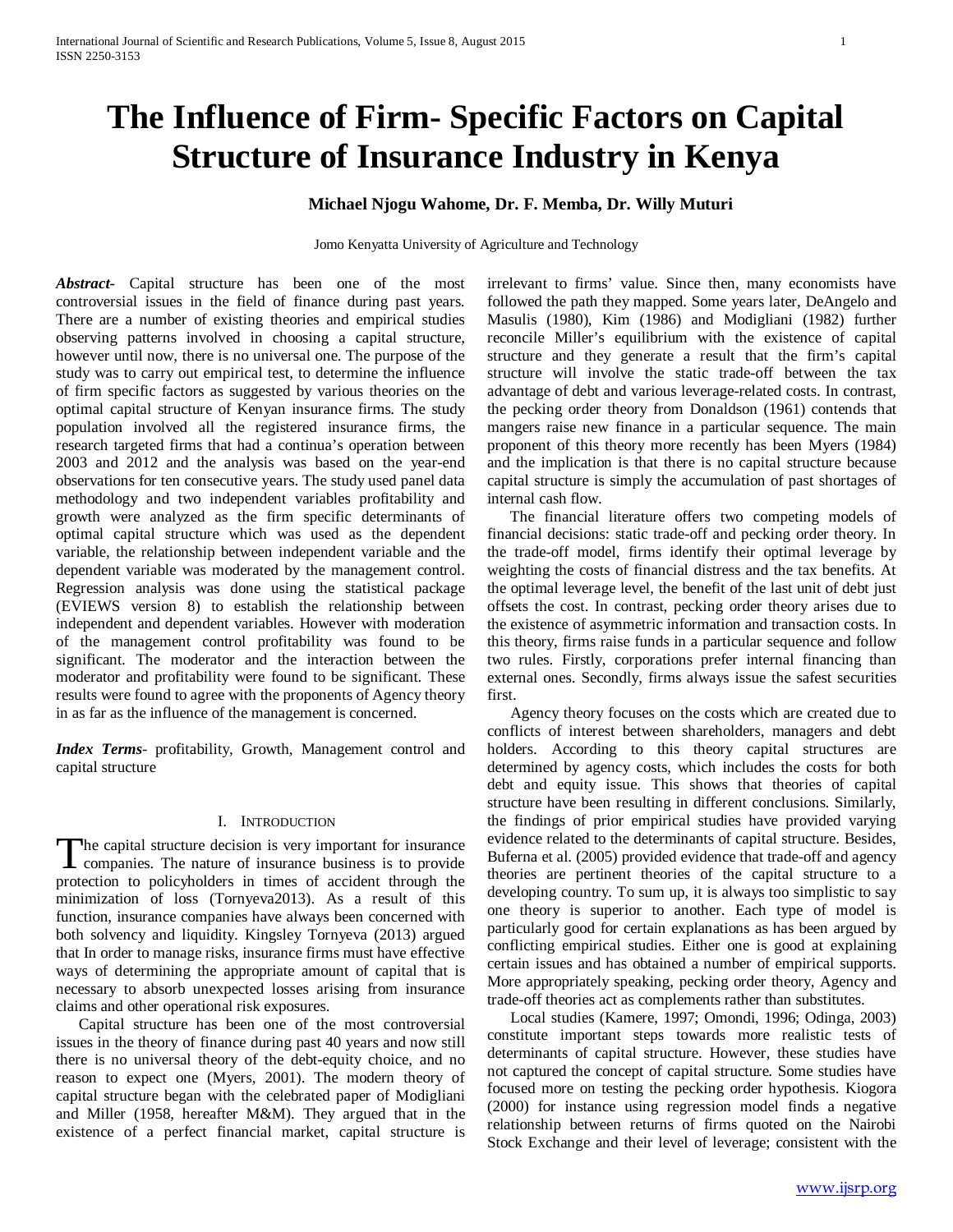pecking order prediction. Omondi (1996) using multiple regression model finds that firms with high return on investment use relatively high debt. Gachoki (2005) finds that firms listed on the NSE follow the pecking order theory of capital structure.

 A more recent study carried out by Ngugi (2008) investigated capital financing behaviour of firms listed on the Nairobi Stock Exchange. The results show that a pecking order model with an adjustment process cannot be rejected. Specifically, the study finds that the main determinants of capital financing behaviour consist of information asymmetries, non-debt tax shields and local capital market infrastructure. More studies needed to be done locally to test whether firms in Kenya have an optimal debt ratio, has been the common recommendation by all the researchers that have done this field locally. Local studies have somewhat ignored testing of the influence of determinants of capital structure in the insurance industry. It is this gap that the study sought to fill.

#### **1.2. Statement of the problem**

 In order to manage risks, insurance firms must have effective ways of determining the appropriate amount of capital that is necessary to absorb unexpected losses arising from insurance claims and other operational risk exposures (Tornyeva 2013). The capital structure decision is very important for insurance companies, this is because of the need to maximize returns to shareholders and other stakeholders and Also, the impact it would have on the Organization's cost of capital and its ability to deal with its competitive environment (Keown et al. 2005), pointed out.

 Although several studies have been done on the determinants of capital structure of the companies listed on the Nairobi Securities Exchange, important questions remain about what determines the choice of capital structure for firms in different sectors. Kinyua (2005) established that profitability, company size, asset structure, management attitude towards risk and lenders' attitude towards the company are key determinants of capital structure for small and medium enterprises in Kenya. Kuria, (2010) conducted a study on the determinants of capital structure of firms listed in the NSE and established that profitability and asset structure are the only determinants of capital structure. Turere (2012) examined determinants of capital structure in energy and petroleum sector and concluded that company size, age of company, growth rate and ownership structure are the key determinants of capital structure.

 While studies that have been done locally (Kinyua, 2005; Kuria, 2010; Turere, 2012) constitute important steps towards more realistic tests of determinants of capital structure, they still remain silent on concept of target leverage. Little is also known about the influence Management control may have as a moderating variable on the relationship between profitability and firm's growth and capital structure, especially for the insurance industry in Kenya. This study seeks to explore how the capital structure is set and the influence of firm management control as a moderating factor may have on the capital structure of the insurance industry in Kenya.

#### **1.3. General Objective**

 To measure the influence of firm profitability and growth on capital structure of the insurance industry in Kenya.

#### **1.4. Specific objectives**

- 1. To determine the influence of profitability on capital structure of the insurance industry in Kenya.
- 2. To measure the influence of growth on capital structure of the insurance industry in Kenya
- 3. To determine the moderating influence of management control on capital structure of the insurance industry in Kenya

#### **1.5. Hypothesis**

 $H_{01}$ : There is no significant relationship between profitability and capital structure of insurance firms in Kenya

 $H_{02}$ : There is no significant relationship between growth and capital structure of insurance firms in Kenya..

 $H_{03}$ : There is no significant moderating effect of management control on capital structure of insurance firms in Kenya.

#### **1.6. Scope of the study**

 The scope of this study covered the influence of profitability and growth and capital structure of the insurance industry in Kenya, these determinants are highlighted by various theories and empirical studies reviewed in chapter two. The period of study was between 2003 and 2012 this period was identified in order to capture most recent data on the insurance firms. This research studied all insurance firms in Kenya including the six quoted insurance firms; the study however did not cover the ten insurance firms that collapsed as their data was not available for the ten year period.

#### **1.7. Justification for the study**

 The findings of this study will be beneficial to the following constituencies, future researchers, the regulator (IRA), the investors through the Nairobi securities exchange (NSE) mechanism and the insurance firms. To the future researchers the findings generated by this research will form the basis for further research by interested scholars, by providing background information and leads to areas that need further research. To the regulator (IRA) the findings of this research will be important to the regulator to help understand the motives behind various financing decisions made by insurance firms, and the potential consequences of those decisions to the vulnerable groups like the clients (policyholders) and the investors. This will enable the regulator to design policies and rules that will help protect the interests of these vulnerable groups. To the investor and NSE the research findings will provide useful information to NSE that will be beneficial to the investors when making their critical investment decisions. And finally the Listed insurance firms the research findings will also be of benefit to the listed firms as it will provide knowledge on the competitive environment. And provide knowledge that will help the firms' fine tune their financial decisions to enhance their position in the market.

## **1.8 Limitations of the Study**

1. One of the major limitations encountered in the study was some companies had not filed all their 10years financial returns with the regulator as required and therefore data for some years was missing for those companies. The researcher had to visit some of the firms to get this important financial information however two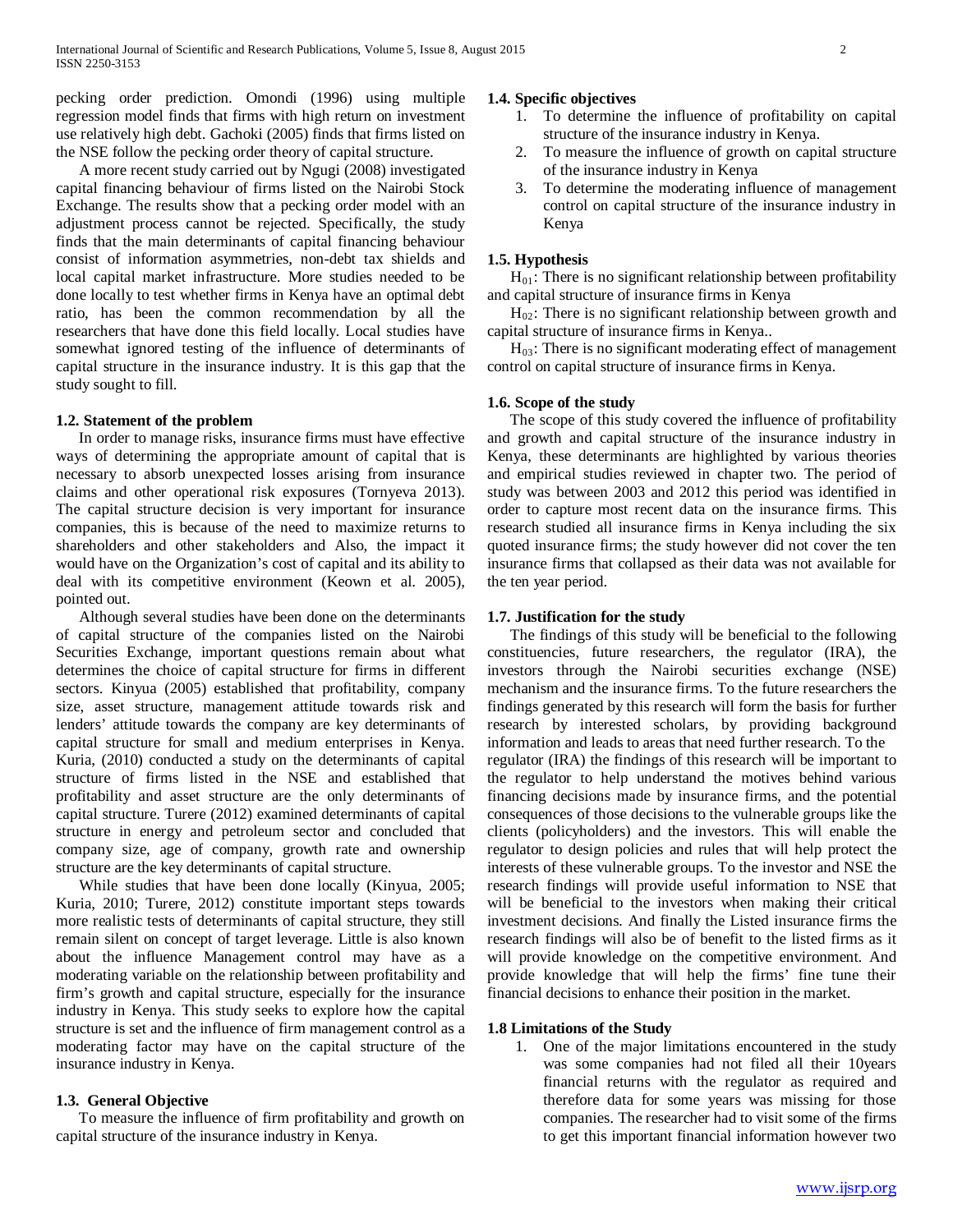firms were reluctant to give this information until the researcher sort the intervention of the regulator.

- 2. The study used the secondary data from insurance regulatory authority; this data may contain some errors which might eventually affect the results and the methodology.
- 3. 10 companies were not included in the study because they either started later than 2003 or collapsed before 2012 and therefore information about them was not complete and could not be included for the study.

#### II. LITERATURE REVIEW

#### **Introduction**

 This chapter presents the existing relevant literature on tripartite consultation. Specifically, it covers theoretical review, conceptual framework, empirical review, critical review and research gaps. Finally, the summary of the chapter is presented.

#### **Theoretical Review**

#### **Modigliani and Miller Propositions**

 Modigliani and Miller (1958) argued that capital structure is irrelevant to the value of a firm under perfect capital market conditions with no corporate tax and no bankruptcy cost. This implies that the firm's debt to equity ratio does not influence its cost of capital. A firm's value is only determined by its real asset, and it cannot be changed by pure capital structure management. Consequently, it means that there is no optimal capital structure.

 However, there is a fundamental difference between debt financing and equity financing in the real world with corporate taxes. Dividends paid to shareholders come from the after tax profit. By contrast, interest paid to bondholders comes out of the before-tax profits. Thus, Miller and Modigliani (1963) argued that in the presence of corporate taxes, a value-maximizing company can obtain an optimal capital structure. In other words, if the market is not perfect, as result of, say, the existence of taxes, or of underdeveloped financial markets, or of inefficient case, firms must consider the costs entailed by these imperfections. A proper decision on capital structure can be helpful to minimize these costs.

## **Static Trade-off Theory**

 Under the M&M theory, capital structure is irrelevant to firm's value. Corporate income taxes, viewed in isolation, give firms a strong incentive to use leverage. There are two forms of bankruptcy costs: direct and indirect (Megginson et al, 2007). Direct costs of bankruptcy are out-of-pocket cash expenses directly related to bankruptcy filing and administration. Document printing and filing expenses, as well as professional fees paid to lawyers, accountants, investment bankers, and court personnel are all direct bankruptcy costs. Indirect costs of bankruptcy are expenses that result from bankruptcy but are not cash expenses sent on the process itself. These costs include the diversion of management's time, lost sales during and after bankruptcy, constrained capital investment and R&D spending, and the loss of key employees.

 Although indirect bankruptcy costs are difficult to measure, researchers have shown that they are significant. Many empirical studies indicates that relative to the pre-bankruptcy market value

of large firms, direct costs are too small, comparing indirect costs, to provide an effective threat to the use of debt Warner (1977). He cautions that the costs are not small enough to be neglected completely in discussion of capital structure policy. Warner's work was criticized by Altman (1984) in the aspect that his results are based on a narrowly defined bankruptcy cost definition (lack of indirect bankruptcy costs) and the small sample size could not provide a whole picture. Clearly, the cost of financial distress and bankruptcy significantly influence capital structure decision in complex ways. Myer (1984) asserts that a firm's optimal debt ratio is usually viewed as determined by a trade-off of the costs and benefits of borrowing, holding the firm's assets and investment plans constant.

#### **Pecking Order Theory**

 The pecking order theory suggests that firms have a particular preference order for capital used to finance their businesses (Myers, 1984). Owing to the preference of information asymmetries between the firm and potential financiers, the relative costs of finance vary between the financing choices. Where the funds provider is the firm's retained earnings, meaning more information than new equity holders, the new equity holders will expect a higher rate of return on capital invested resulting in the new equity finance being more costly to the firm than using existing internal funds. Thus, the firm will prefer retained earnings financing to debt, shortterm debt over long-term debt and debt over equity (Amidu, 2007). According to Myers & Majluf (1984), the capital structure of a firm can help mitigate inefficiencies in a firm's investment program that are caused by information asymmetries.

 They proved that managers use private Information to issue risky securities when they are overpriced and because market participants lack relevant information, it would lead to mispriced equity. According to Myers (1984), the capital structure of a firm reflects the accumulation of past financial requirement. The pecking order explains why most high profit making firms go in for less external funds because they have large retained earnings compared to less profitable firms who depend more on external funds because they have less retained earnings. These firms however, prefer debt to equity because of lower floatation and information cost. Therefore, there is no well-defined optimal leverage, because there are two kinds of equity, internal and external, one at the top of the pecking order and one at the bottom (Bauer, 2004). Kiogora (2000) undertook a research to establish the nature of capital structures employed by listed firms in NSE. She established that listed firms follow pecking order arguments in setting their capital structures

#### **Agency cost theory**

 The use of debt in capital structure of the firm also leads to agency cost. Agency cost arises as a result of the relationships between shareholders and managers and those between debt holders and shareholders (Jensen & Meckling, 1976). According to Harris & Raviv (1990), the conflict between shareholders and managers arises because shareholders hold the entire residual claim and consequently managers do not capture the entire gain from the profit enhancing activities but they do bear the entire cost of these activities. Separation of ownership and control may result in managers exerting insufficient work, indulging in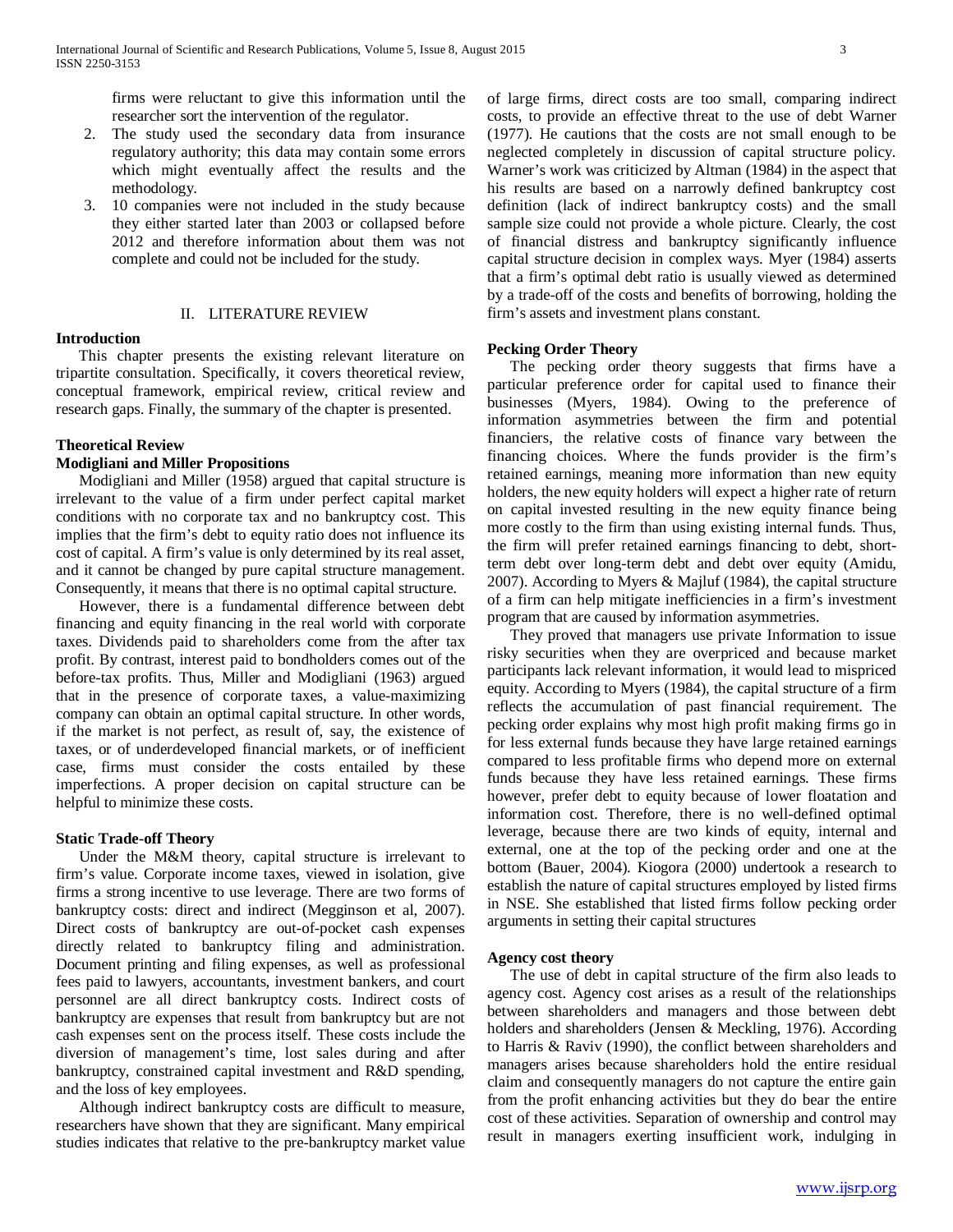perquisites, choosing inputs and outputs that suit their own preferences (Abor & Biekpe, 2005). The conflict between debtholders and shareholders is caused by moral hazard (Abor & Biekpe, 2005).The conflict arise because equity-holders have an incentive to invest sub optimally in very risky projects (Jensen & Meckling, 1976).This is because equity-holders stand the greater chance of benefiting massively if the investment yield good result. However, in the unlikely event of the investment failing, debt-holders bear the majority of the consequences (Brander & Lewis, 1986). Jensen & Meckling(1976), defined agency costs as the sum of the monitoring expenditures by the principal, bonding costs by the agent and a residual loss.

## **2.3 Empirical review Capital Structure**

 The firm's mix of different securities is known as capital structure, Robb and Robinson (2010). Bradley, Jarrell, Kim, (1983). A firm can issue dozens of distinct securities in countless combinations that maximizes its overall market value. It is important to ask ourselves whether these attempts to affect its total valuation and its cost of capital by changing its financial mix, are worthwhile. Capital structure is the balancing of finance within a firm by using either debt or equity or both in a particular ratio Fama and Miller (1972), Berkovitch and Kim (1990), Ferry M, W, Jones . As espoused by Miller and Modigliani (1958) (pg 262), 'the cost of capital is equal to the rate of interest in bonds, regardless of whether the funds are acquired through debt instruments or through new issues of common stock. Indeed in a world of unsure returns, the distinction between debt and equity funds reduces largely to one of terminology. The concept of how firms implement their capital structure policies may send useful information to the investors of the company and this will finally have a bearing on the value of the firm', The whole discussion of the capital structure is related to their cost to the firm, in the process of determining its costs, these costs also do affect the capital structure decisions over time. Various theories have come up and that is mainly the genesis of most of these studies, the static trade off theory pecking order theory and the agency theory, the questions they try to answer range from what is the cost of capital and does it matter if one uses debt and equity or whether it matters if one uses debt alone or equity alone.

 According to Miller and Modigliani (1958) the capital structure composition does not change the value of the firm, and thus the firm can either use debt or equity in any proportions, i.e. 'the average cost of capital to any firm is completely independent of its capital structure and is equal to the capitalization rate of a pure equity stream of its class' MM (1958), Choudhry and Choudhry Paul (2010), however in 1963 Miller made a correction on their earlier version of the theory ,on pg 433- 434,'the statement in italics unfortunately is wrong. For even though one firm may have an expected return after taxes twice that of another firm of the same risk equivalents class, it will not be the case that the actual returns after taxes of the first firm will always have different degrees of leverage." The statement in italics was "*that the market values of firms in each class must be proportional in equilibrium to their expected returns net of taxes* (that is, to the sum of interest paid and expected net stockholder income". The idea here is that studies are trying to find out whether the different combinations of debt and equity will add value to the firm. The whole capital structure area is concerned with the right or optimal balance of debt and equity according to the Static Trade off theory or the hierarchical order of using various sources of funds where one starts with internal resources followed by debt and finally the use of equity as a last resort as per the pecking order theory. And how to add value to the firm without necessary putting it at the risk of bankruptcy. For one to understand capital structure the propositions of capital structure given by Miller and Modigliani in the years of 1958 and 1961 are looked at below:

 In the first proposition by Miller and Modigliani (1958), the core of the theorem is that a firms' total value is not affected by the capital structure of the firm, MM proposition is based on the assumption that in complete and perfect capital markets, these assumptions or elements of a perfect capital market are: no taxes, symmetric information, complete contracting possibilities, no transaction cost and complete markets. From the research done it has shown that the total value of the firm is independent of its capital structure or is not affected by the capital structure of the firm, Senbet W Lemma et al (2010), According to Miller and Modigliani (MM), they are of the opinion that when a capital market is perfect then there is no capital structure, and that capital structure is optimal when the balance of debt and equity has reached equilibrium. Taxes and other market imperfections in the modern world are necessary and are essential to building or proving a positive theory of capital structure. The stockholders who are the owners of the companies usually benefit only when companies are making profits and therefore changes in capital structure benefit only stockholders and then if and only if the value of the firm increases. An expropriation of wealth from the bondholders would in a rational expectations equilibrium be expected by the bondholders, and the stockholders would ultimately carry the costs of the expropriation.

 Miller and Modigliani (1958) (b) wrote the seminal article in this field of research, using an arbitrage argument. Their argument was that if a firm can change its market value by a pure financial operation; the investors in the firm can take an action that replicates the resulting debt position of the firm. These transactions would merely change the weights of a portfolio and should, in a perfect capital market, give zero profit. If the market were efficient enough to eliminate the profits for the investors, any profit for the firm would be eliminated too. Miller and Modigliani in their original articles Miller and Modigliani (1958b) and Miller and Modigliani (1958a) assume several strict constraints. First, capital markets are assumed to be without transaction costs and there are no bankruptcy costs. All firms are in the same risk class. Corporate taxes are the only government burden. No growth is allowed since all cash flows are perpetuities. Firms issue only two types of claims, risk free debt and risky equity. All bonds (including any debts issued by households for the purpose of carrying stocks) are assumed to yield a constant income per unit of time, and the income is regarded as certain by all traders regardless of the issuer. Miller and Modigliani (1958b) "Information is symmetric across insider and outsider investors. Managers are loyal stewards of owners and always maximize stockholders' wealth".

# **Profitability**

 The pecking order theory, based on works by Myers and Majluf (1984) argued that firms follow a pecking-order in the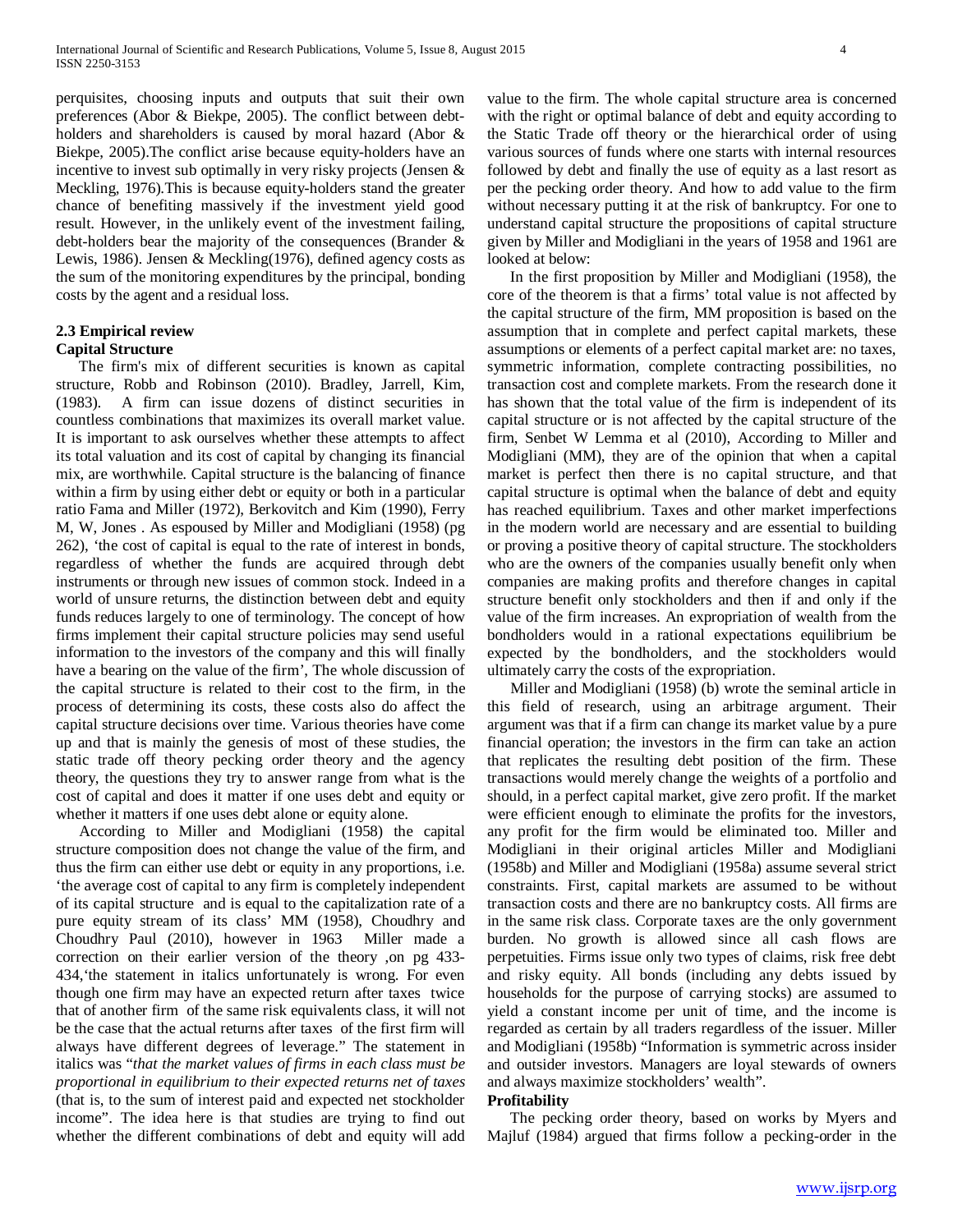choice of financing their activities. Roughly, this theory states that firms prefer internal funds rather than external funds. If external finance is required, the first choice is to issue debt, then possibly with hybrid securities such as convertible bonds, then eventually equity as a last resort (Brealey and Myers, 1991). This behaviour may be due all things being equal, the more profitable the firms are, the more internal financing they will have, and therefore we should expect a negative relationship between leverage and profitability. This relationship is one of the most systematic findings in the empirical literature (Harris and Raviv, 1991; Rajanand Zingales, 1995; Booth et al., 2001). There are conflicting theoretical predictions on the effects of profitability on leverage (Rajan and Zingales, 1995); while Myers and Majluf (1984) predicted a negative relationship according to the pecking order theory, Jensen (1986) predicted a positive relationship. Following the pecking order theory, profitable firms, which have access to retained profits, can use these for firm financing rather than accessing outside sources.

 In the pecking order model, higher earnings should result in less book leverage. Firms prefer raising capital, first from retained earnings, second from debt, and third from issuing new equity. This behaviour is due to the costs associated with new equity issues in the presence of information asymmetries. Debt typically grows when investment exceeds retained earnings and fall when investment is less than retained earnings. Accordingly, the pecking order model predicts a negative relationship between book leverage and profitability. The pecking order theory predicts that firms with a lot of profits and few investments have little debt. Since the market value increases with profitability, the negative relationship between book leverage and profitability also holds for market leverage. However, in a trade-off theory framework, an opposite conclusion is expected. When firms are profitable, they should prefer debt to benefit from the tax shield. In addition, if past profitability is a good proxy for future profitability, profitable firms can borrow more as the likelihood of paying back the loans is greater. From the trade-off theory point of view more profitable firms are exposed to lower risks of bankruptcy and have greater incentive to employ debt to exploit interest tax shields.

 Chittenden *et al.* (1996) states that empirical evidence from previous studies examining on capital structure is consistent with pecking order arguments with leverage being found to be negatively related to profitability. Akhtar (2005) also found significant and negative coefficients of profitability variable which conform to the pecking order theory. Similarly, Naveed *et al*. (2010) analysis on Pakistan Life Insurance Sector indicates the negative relationship between leverage and profitability and predicts that, in Pakistan, profitable life insurance companies preferred to utilize small portion of debt. This result confirms the notion that Pakistani life insurance companies follow pecking order pattern i.e. preferred to employ internal financing than debt. Rajan and Zingales (1995) and Bevan and Danbolt (2001) measured this variable as the ratio of Earnings before Interest and Taxes to total assets. This study will also measure Profitability as earnings before interest and taxes (EBIT) divided by total assets **Growth**

 According to pecking order theory hypothesis, a firm will use first internally generated funds which may not be sufficient for a growing firm. And the next option for the growing firms is to use

debt financing which implies that a growing firm will have a high leverage (Drobetz and Fix 2003). Applying pecking order arguments, growing firms place a greater demand on the internally generated funds of the firm. Consequently, firms with relatively high growth will tend to issue less security subject to information asymmetries, i.e. short-term debt. This should lead to firms with relatively higher growth having more leverage.

 The same relationship is supported by trade-off theory, too. According to this theory, growth causes firms to shift financing from new equity to debt, as they need more funds to reduce the agency problem. Following trade-off theory, for companies with growth opportunities, the use of debt is limited as in the case of bankruptcy, the value of growth opportunities will be close to zero, growth opportunities are a particular case of intangible assets (Myers, 1984; Williamson, 1988 and Harris and Raviv, 1990). Firms with less growth prospects should use debt because it has a disciplinary role (Jensen, 1986; Stulz, 1990). Firms with growth opportunities may invest sub-optimally, and therefore creditors will be more reluctant to lend for long horizons. This problem can be solved by short-term financing (Titman and Wessels, 1988) or by convertible bonds (Jensen and Meckling, 1976; Smith and Warner, 1979). According to trade-off theory, the retained earnings of high growth firms increase and they issue more debt to maintain the target debt ratio. Thus, positive relationship between debt ratio and growth is expected based on this argument.

 According to agency costs, on the other hand, Myers (1977) argued that, due to agency problems, firms investing in assets that might generate high growth opportunities in the future faced difficulties in borrowing against such assets. For this reason, we may now instead expect a negative relationship between growth and leverage. Previous research findings have different conclusion. For example, Huang and Song (2002) argued that sales growth rate was the past growth experience, while Tobin"s Q better proxied future growth opportunities, although sales growth rate as well as Tobin"s Q (market-to-book ratio of total assets) were employed to measure growth opportunities in this study. Jung, Kim and Stulz (1996) showed, if management pursued growth objectives, management and shareholder interests tended to coincide for firms with strong investment opportunities. But for firms lacking investment opportunities, debt served to limit the agency costs of managerial discretion as suggested by Jensen (1986) and Stulz (1990).

#### III. METHODOLOGY

#### **The research model**

 For testing the influence of firm specific factors on capital structure of insurance firms the researcher adopted a modified model to test the moderating effect of management control, in which case the researcher introduced the moderation variable (the product of management control and each of the four firm specific factors separately) to be able to capture the moderating effect of management control on the relationship between the independent and dependent variable and also the effect of the independent variable on the dependent variable without the moderator be noted. The researcher adopted and modified the panel regression model from Kalkani et al, (1998) which was also used by Abor & Biekpe, (2005). (i): the researcher used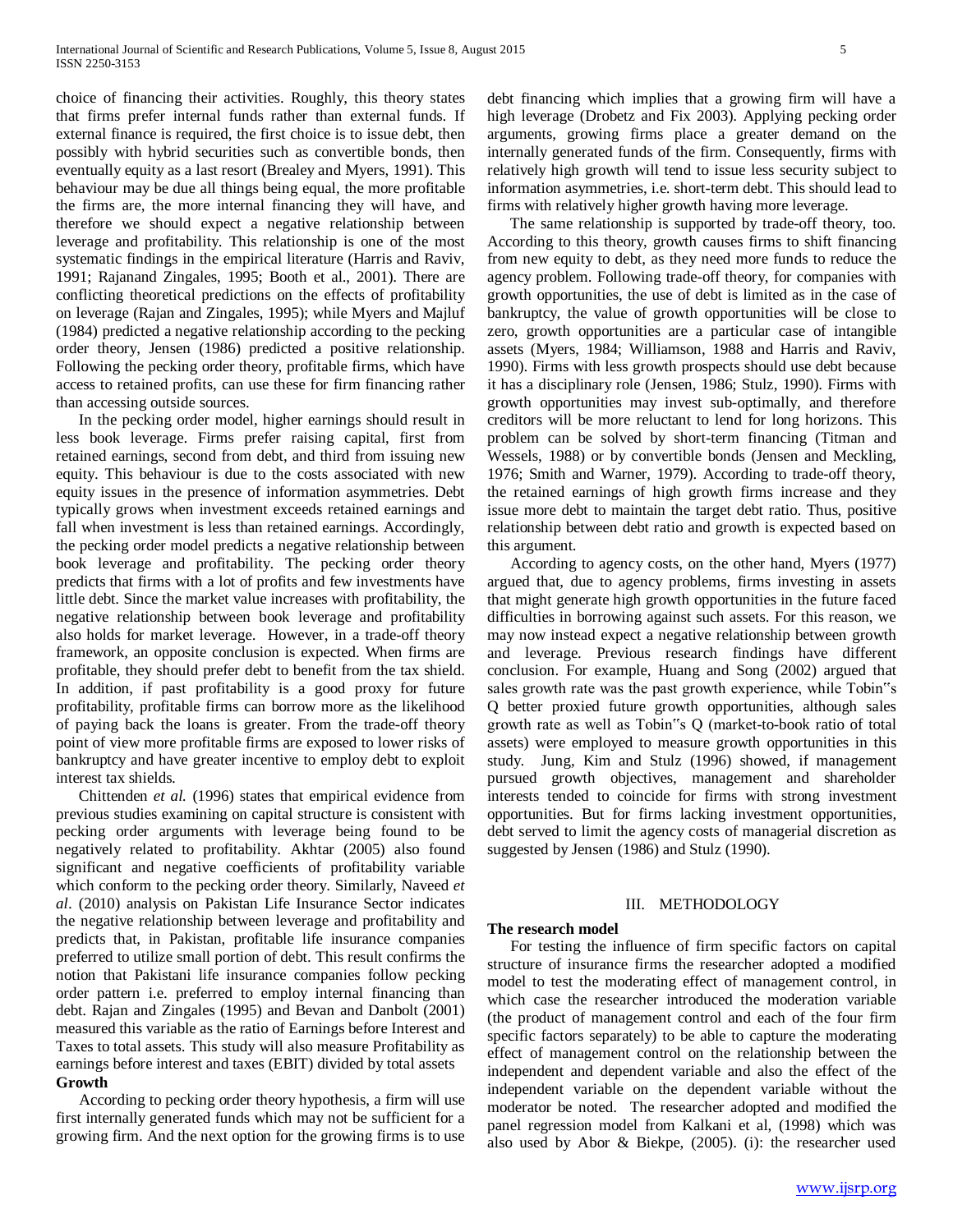equation (I) to test the influence of profitability on capital structure of insurance firms in Kenya with and without the moderator.

 $DR_{it} = \beta_0 + \beta_1 PROFT_{it} + \beta_2 MC_{it} + \beta_3 INTERACTION_{it}$  $+e_{it}$ <sub>(i)</sub>  $DR_{it}$  – capital structure  $\beta_0$  - is the constant PROFT - Profitability MC – management control INTERACTION – ( MC\*PROFT )

 The significance of the beta for interaction means that management control is significantly moderating the relationship between profitability and capital structure of insurance firms in Kenya.

 The researcher used equation (II) to test the influence of growth on capital structure of insurance firms in Kenya with and without the moderator. The significance of the beta for interaction means that management control is significantly moderating the relationship between growth and capital structure of insurance firms in Kenya.

 $DR_{it} = \beta_0 + \beta_1 GROW_{it} + \beta_2 MC_{it} + \beta_3 INTERACTION_{it}$  $+e_{it}\dots\dots\dots\dots\dots(i)}$ DR – capital structure. βο - is the constant GROW - Growth MC – management control INTERACTION – ( MC\*GROW )

 The researcher used equation (III) to test the moderating influence of management control on the relationship between independent variables (profitability and growth) on capital structure of insurance firms in Kenya. The significance of the beta for interaction means that management control is significantly moderating the relationship between the four firm specific factors and capital structure of insurance firms in Kenya. The researcher introduced a dummy variable in the equation to capture the influence of the moderator (management control) in the relationship

# **DR**<sub>it</sub> =  $\beta_0$  +  $\beta_1$ **PROFT**<sub>it</sub> +  $\beta_2$ **PROFT**\*MC<sub>it</sub> +  $\beta_3$ GROW<sub>it</sub> + **β4GROW\*MCit + eit…………….(iii)**

Where:

MC= 1 with moderation and

MC=0 without moderation

The assumptions of the multiple regressions are:

1) Linearity

2) Independence of error terms

3) Normality of error distributions

4) Homoscedasticity

# IV. RESEARCH FINDINGS AND DISCUSSION

## **Introduction**

 This chapter covers research findings and discussion of results of the study, it begins with Panel regression analysis, interpretation and finally discussions of the results are also presented. The main objective of the study was to test the influence of firm specific factors on capital structure decision among insurance companies in Kenya.

#### **Table 4.1: Generalized Least Square Equation Results on profitability**  Dependent Variable: CAPITAL STRUCTURE

| With moderation Model 1 Coefficient |             | Std. Error | $t - statistic$ | Prob.             |             |  |
|-------------------------------------|-------------|------------|-----------------|-------------------|-------------|--|
| Variable                            |             |            |                 |                   |             |  |
| Constant                            | 0.031957    | 0.009950   | 3.211862        | 0.0015            |             |  |
| Profitability                       | 0.069236    | 0.029454   |                 | 2.350668          | 0.0193      |  |
| Management control                  | 0.023146    | 0.022686   |                 | 1.020291          | 0.3083      |  |
| Interaction                         | $-0.168321$ | 0.063828   |                 | $-2.637103$       | 0.0088      |  |
| Without moderation Model 1          | coefficient | std. Error |                 | t-statistic       | prob.       |  |
| Variable                            |             |            |                 |                   |             |  |
| Profitability                       | $-0.000131$ | 0.013274   |                 | $-0.009874$       | 0.9921      |  |
| Constant                            | 0.040900    | 0.004713   | 8.678333        | 0.0000            |             |  |
| <b>Statistics</b>                   | model 1     | model 2    |                 | change statistics |             |  |
| $R - Squared$                       | 0.357537    |            | 0.343385        |                   | 0.0141152   |  |
| Adjusted R- squared                 | 0.254743    |            | 0.242985        |                   | 0.0117580   |  |
| S.E. of regression                  | 0.088550    | 0.089246   |                 | $-0.000696$       |             |  |
| Sum squared residual                | 2.548349    |            | 2.604485        |                   | $-0.056136$ |  |
| Log likelihood                      | 408.5370    |            | 404.4189        |                   | 4.1181      |  |
| $F - Statistic$                     | 3.478191    |            | 3.420173        |                   | 0.058018    |  |
| Prob. $(F - statistic)$             | 0.000000    |            | 0.000000        |                   | 0.000000    |  |
| Mean dependent variable 0.040890    |             | 0.040890   |                 | 000               |             |  |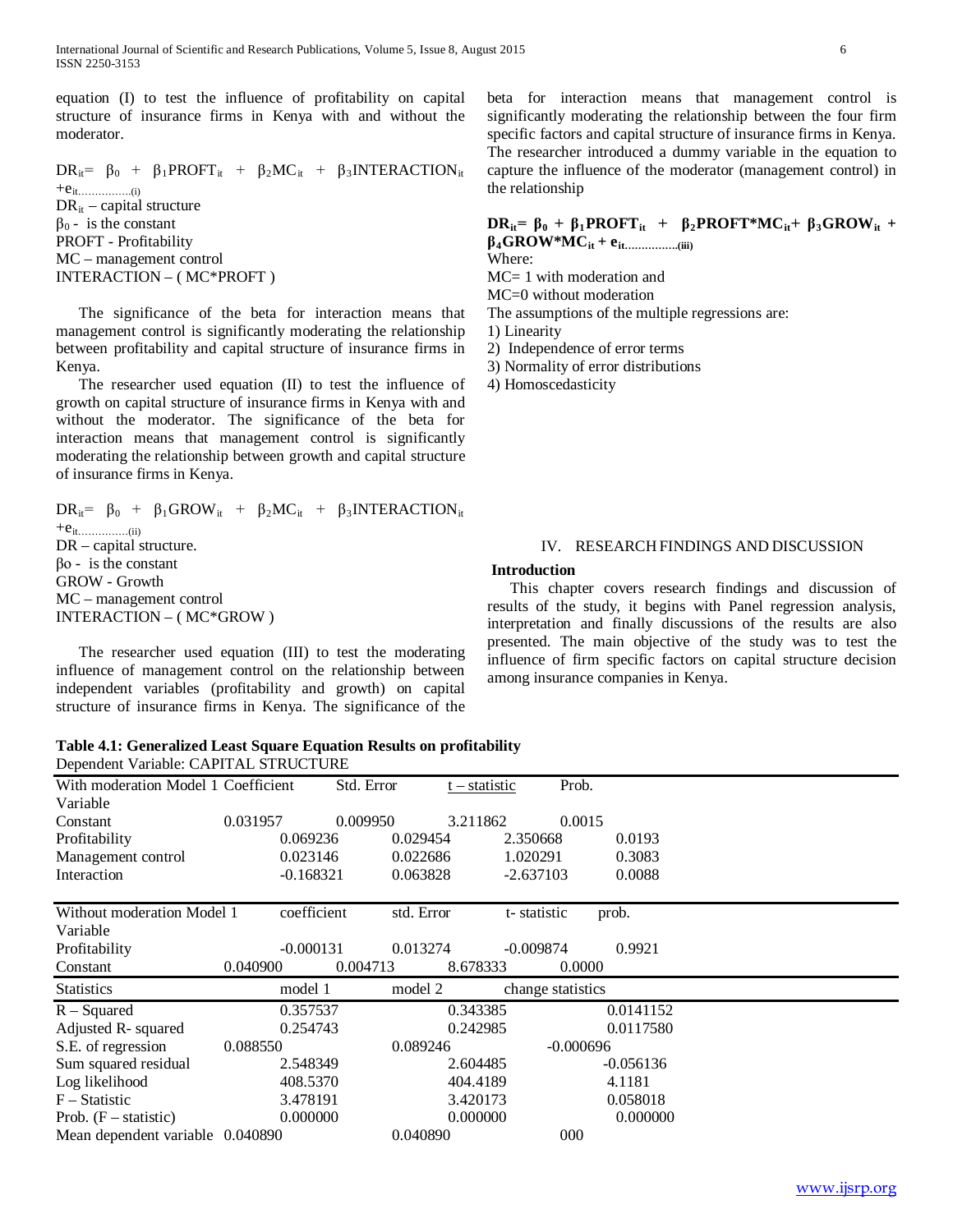| S.D. dependent variable 0.102573   |             | 0.102573    | 000         |
|------------------------------------|-------------|-------------|-------------|
| Akaike info criter                 | -1.881148   | -1.869941   | $-0.011738$ |
| Schwar criterion                   | $-1.329430$ | $-1.339043$ | $-0.009613$ |
| Hannan Ouinn criteria              | $-1.662180$ | $-1.659236$ | $-0.002944$ |
| Durbin – Watson statistic 1.775686 |             | 1.727038    | 0.048648    |

# **H01: There is no significant relationship between profitability and capital structure of insurance firms in Kenya**

 The results panel data regression model 1 (with moderation) on profitability and leverage indicate that there is a significant relationship between profitability and capital structure and therefore the null hypothesis on the relationship between profitability and capital structure is rejected and the alternative hypothesis of a significant relationship is upheld. Profitability has a positive as shown by the positive and a significant beta coefficient (0.069236) with a p-value of 0.0193 which is less than 0.05 and 2.350668 t-value. This suggests that high profitability firms are more likely to use leverage for financing their investments than firms with low profitability. However without moderation of the management control, Profitability has a negative insignificant regression coefficient (-0.000131) on leverage, with 0.9921 level of significance and -0.009874 tvalues. This suggests that high profitability firms are less likely to use leverage for financing their investments than firms with low profitability.

 The results of model 1 indicate that the management exerts a significant moderating influence on the relationship between profitability and leverage this is clearly indicated by the significant p-values of the moderator and interaction between the moderator and profitability (0.0088) and also the change statistics i.e the difference in value of the  $R^2$  between the moderated relationship and the unmoderated relationship and has also transformed the negative insignificant relationship to a positive and significant relationship, this moderated relationship tends to favour the position taken by the proponents of trade-off theory who argue that highly profitable firms will tend use debt to shield away their profits from tax. However this is against the position taken by pecking order theory. The strong influence of the management control on the firm's capital structure is also in line with the agency theory. This position is also shared by Miller and Modigillian in their second proposition. The managers of local insurance firms seem to be aware of the tax shield advantage which is inherent in the use of debt capital.

## **Table 4.3: Generalized Least Square Equation Results on growth**  Dependent Variable: CAPITAL STRUCTURE

| With moderation:                   | Coefficient   | Std. Error   | <u>t – statistic</u>      |            | Prob.  |
|------------------------------------|---------------|--------------|---------------------------|------------|--------|
| Variable                           |               |              |                           |            |        |
| Constant                           | 0.037091      | 0.010025     | 3.699841                  | 0.0003     |        |
| Growth                             | $1.41E - 09$  | $7.32E - 09$ | 0.192155                  | 0.8477     |        |
| Management control                 | 0.010442      | 0.022851     | 0.456975                  |            | 0.6480 |
| Interaction                        | $-4.16E - 09$ | 1.60E-08     | $-0.260924$               |            | 0.7943 |
| <b>Without moderation:</b>         | Coefficient   | Std. Error   | t-statistic<br>prob.      |            |        |
| Variable                           |               |              |                           |            |        |
| Growth                             | $1.44E - 09$  | 3.39E -09    | 0.424319                  | 0.6716     |        |
| Constant                           | 0.040900      | 0.004713     | 8.678333                  |            | 0.0000 |
| <b>Statistics</b>                  | model 1       |              | model 2 change statistics |            |        |
| $R - Squared$                      | 0.343763      |              | 0.317469                  | 0.026294   |        |
| Adjusted R- squared                | 0.238115      |              | 0.233685                  | 0.000443   |        |
| S.E. of regression                 | 0.089734      | 0.089994     | $-0.00026$                |            |        |
| Sum squared residual               | 2.600844      |              | 2.705054                  | $-0.10421$ |        |
| Log likelihood                     | 401.5447      |              | 394.1590                  | 7.3857     |        |
| $F - Statistic$                    | 3.253849      |              | 3.789146                  | $-0.5353$  |        |
| Prob. $(F - statistic)$            | 0.000000      |              | 0.000000                  | 0.00000    |        |
| Mean dependent variable 0.041104   |               | 0.041104     | 000                       |            |        |
| S.D. dependent variable            | 0.102804      | 0.102804     | 000                       |            |        |
| Akaike info criter                 | $-1.853961$   | -1.873186    | 0.019225                  |            |        |
| Schwar criterion                   | $-1.300056$   | -1.434242    | 0.134186                  |            |        |
| Hannan Quinn criteria              | $-1.634080$   | -1.698941    | 0.064861                  |            |        |
| Durbin – Watson statistic 1.738548 |               | 1.717716     | 0.020832                  |            |        |

 **H02: There is no significant relationship between growth and capital structure of insurance firms in Kenya.**

Table 4.2 results show that Growth has a positive insignificant regression coefficient on leverage, according to the regression results of model 2 with moderation: this means that the null hypothesis is upheld by the results of this model. Growth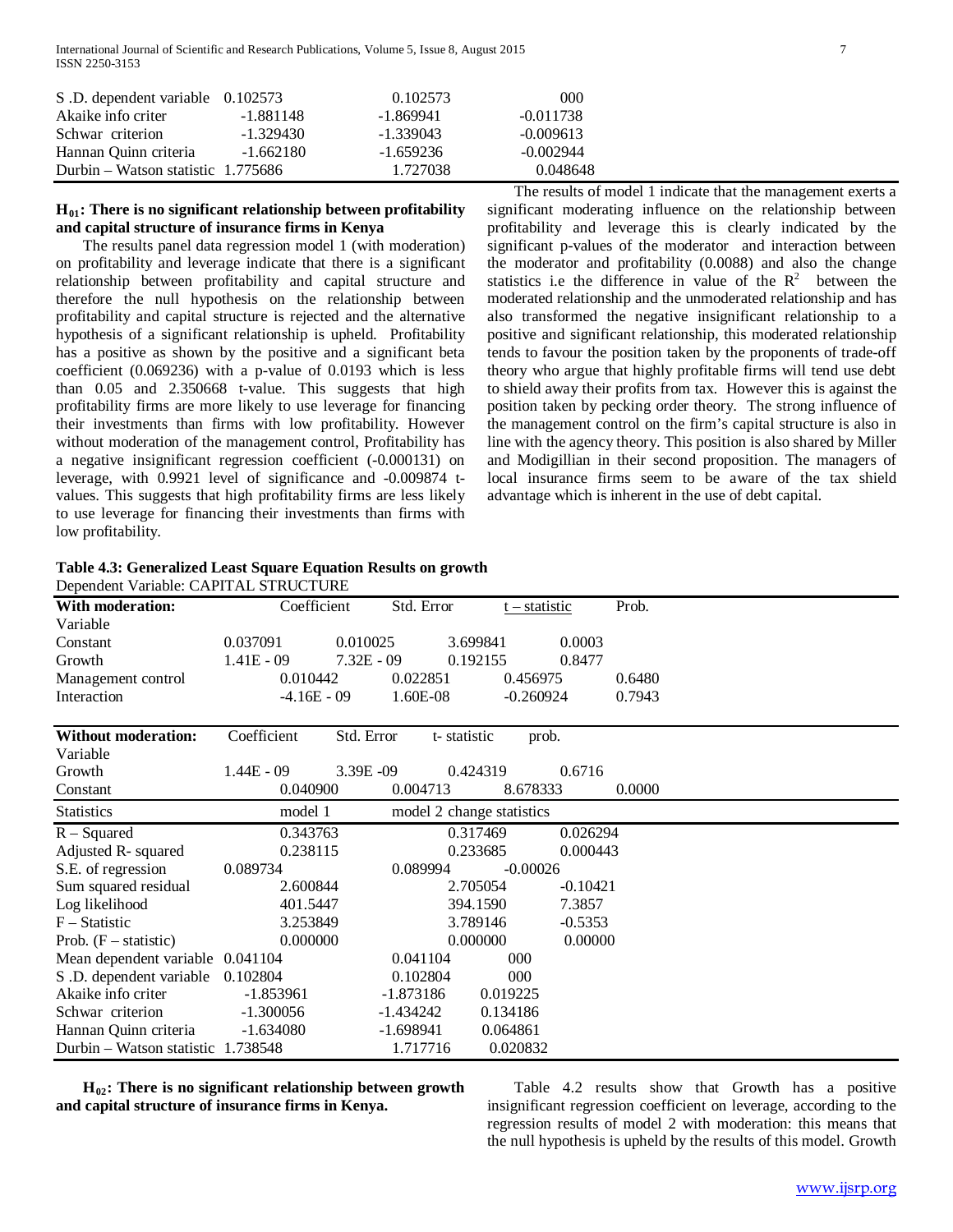has a positive relationship with leverage as shown by the positive beta coefficient (1.41E-09) and an insignificant regression coefficient on leverage: with 0.8477, level of significance which is more than 0.05 and 0.192155 t-value. The positive beta coefficient though too small suggests that high growth firms are more likely to use leverage for financing their investments than low growth firms. High growth firms in the insurance sector of Kenya are more likely to use leverage for financing their investments than low growth firms.

Without moderation; firm growth has a positive insignificant regression coefficient also (1.44E-09) on leverage, with 0.6716 level of significance which higher than 0.05 and 0.424319 tvalue. The results indicate that the management exerts an insignificant moderating influence on the relationship between firm growth and leverage this is indicated by the level of significance of the coefficient of interaction between management control and firm growth (0.7943) which is higher than 0.05 significance level, the positive relationship in both models tend to support the position taken by pecking order theory. According to the pecking order theory hypothesis, a firm will first use internally generated funds which may not be sufficient for a growth firm causing the firm to result to external sources in which case the cheaper source would be given preference and this case debt finance.

# **H03: There is no significant moderating influence of management control on capital structure of insurance firms in Kenya.**

Table 4.3 results indicate that Management control has a positive and significant regression coefficient on leverage according to results this means that the management exerts significant positive influence on insurance firms capital structure decisions: the results of model 5 completely rejects the null hypothesis that management control does not have significant influence on capital structure. Management control has a positive and a significant regression coefficient of 0.175001 on leverage, with a p-value of 0.0006 which is far below 0.05 and a relatively big t-value of 3.461074. It is also imperative to note that the interaction between profitability and management control is very significant. The change statistics also reflect the same position; the  $R^2$  value changes significantly with the moderation

These results indicate that the firm management considers profitability the main firm level determinants of their capital structure decisions, it is also important to note that this variable is insignificant without moderation. The positive beta coefficients for profitability and size happen to support the position taken by proponents of trade-off theory.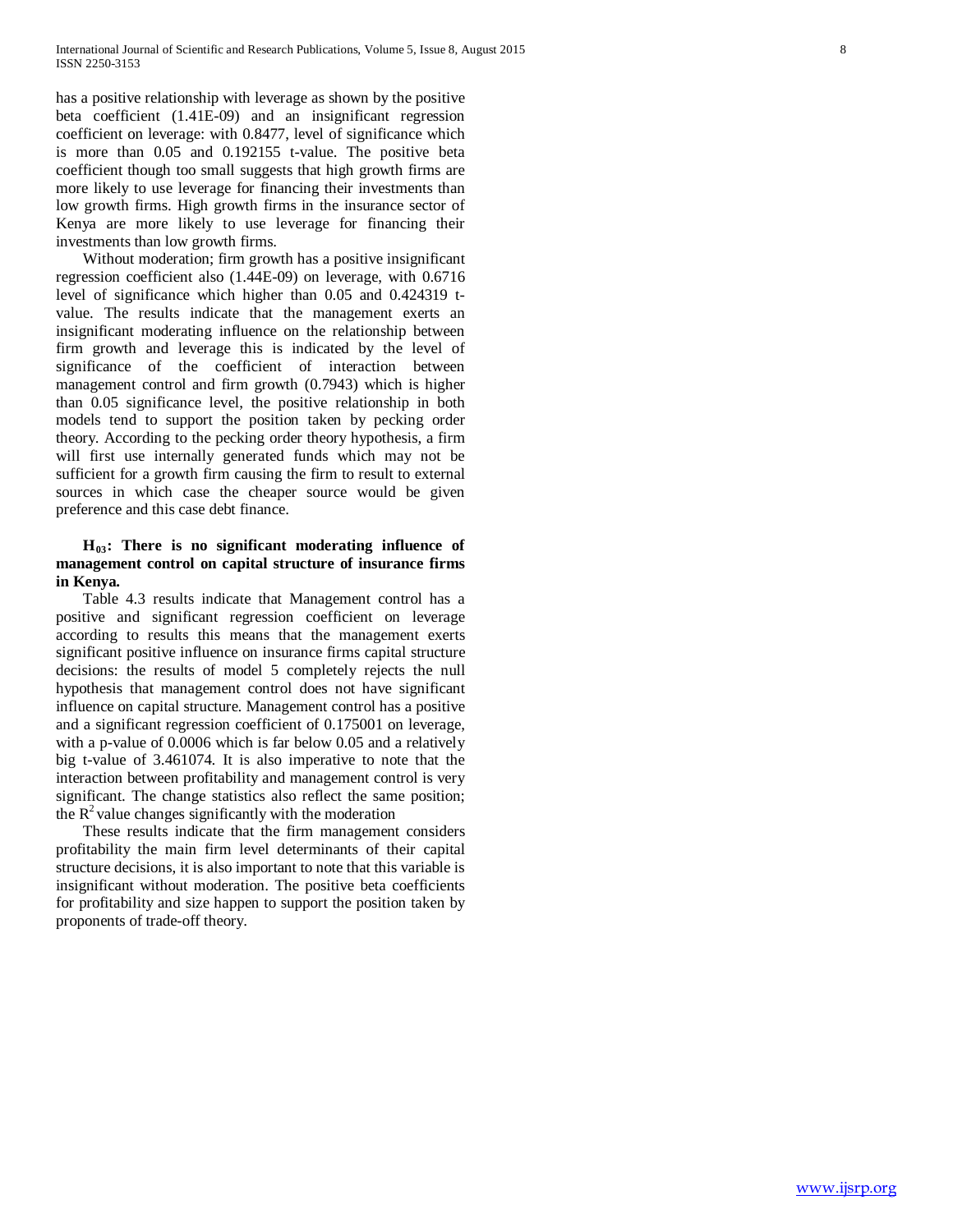# **Table 4.3: Generalized Least Square Equation Results on management control**

# Dependent variable: CAPITAL STRUCTURE

| Variable           | constant | Profitability Growth |              | Size      | Risk          | M.C      | $prof^*MC$  | $grow*MC$   | Size*MC     | $Risk*MC$   |
|--------------------|----------|----------------------|--------------|-----------|---------------|----------|-------------|-------------|-------------|-------------|
| With moderation    |          |                      |              |           |               |          |             |             |             |             |
| Coeff. -           | 0.005903 | 0.090047             | 3.4E-09      | 0.00312   | 1.15E-05      | 0.167861 | $-0.204955$ | $-8.70E-09$ | $-0.011218$ | $-6.09E-05$ |
| Std. Err           | 0.023284 | 0.029893             | 7.33E-09     | 0.002058. | 15E-06        | 0.050826 | 0.066225    | 1.58E-080   | .0043712    | 79E-05      |
| $T - stat. -$      | 0.253542 | 3.012346             | 0.473886     | 1.51861   | 1.413773      | 3.302640 | $-3.094833$ | $-0.550328$ | $-2.566222$ | $-2.180165$ |
| Prob.              | 0.8000   | 0.0028               | 0.6359       | 0.1298    | 0.1584        | 0.0011   | 0.0021      | 0.5825      | 0.0107      | 00300       |
| Without moderation |          |                      |              |           |               |          |             |             |             |             |
| Coeff.             | 0.053794 | 0.00356              | 1.84E-10     | $-0.0011$ | $-2.22E - 06$ |          |             |             |             |             |
| Std. E             | 0.012681 | 0.01314              | $3.57E - 09$ | 0.0012    | $5.72E - 06$  |          |             |             |             |             |
| T. st              | 4.242167 | 0.27049              | 0.051596     | $-1.0592$ | $-0.3888$     |          |             |             |             |             |
| Prob               | 0.00000  | .7870                | 0.9589       | 0.2903    | 0.6977        |          |             |             |             |             |

|                    |           |          | <b>Statistics</b> |                 |            |            |             |          |            |
|--------------------|-----------|----------|-------------------|-----------------|------------|------------|-------------|----------|------------|
| Model              | $R^2$     | $A.R^2$  | $S.E$ of R        | $F -$ statistic | <b>MDV</b> | S.D.V      | SumSq.V     | D.W.Resd | prob       |
| With Moderation    |           |          |                   |                 |            |            |             |          |            |
| Model              | 50.359296 | 0.261189 | 0.089003          | 3.662264        | 0.041498   | 0.1035482. | 534915      | 1.861482 | (0.000000) |
| Without Moderation |           |          |                   |                 |            |            |             |          |            |
| Model 5            | 0.320938  | 0.229004 | 0.090921          | 3.490944        | 0.041498   | 0.103548   | 2.686678    | 1.759693 | (0.000000) |
|                    |           |          |                   |                 |            |            |             |          |            |
| Chg.Stat.          | 0.038358  | 0.032185 | $-0.001918$       | 0.17132         | 0000       | 000000     | $-0.151763$ | 0.10178  | (0.000000) |
|                    |           |          |                   |                 |            |            |             |          |            |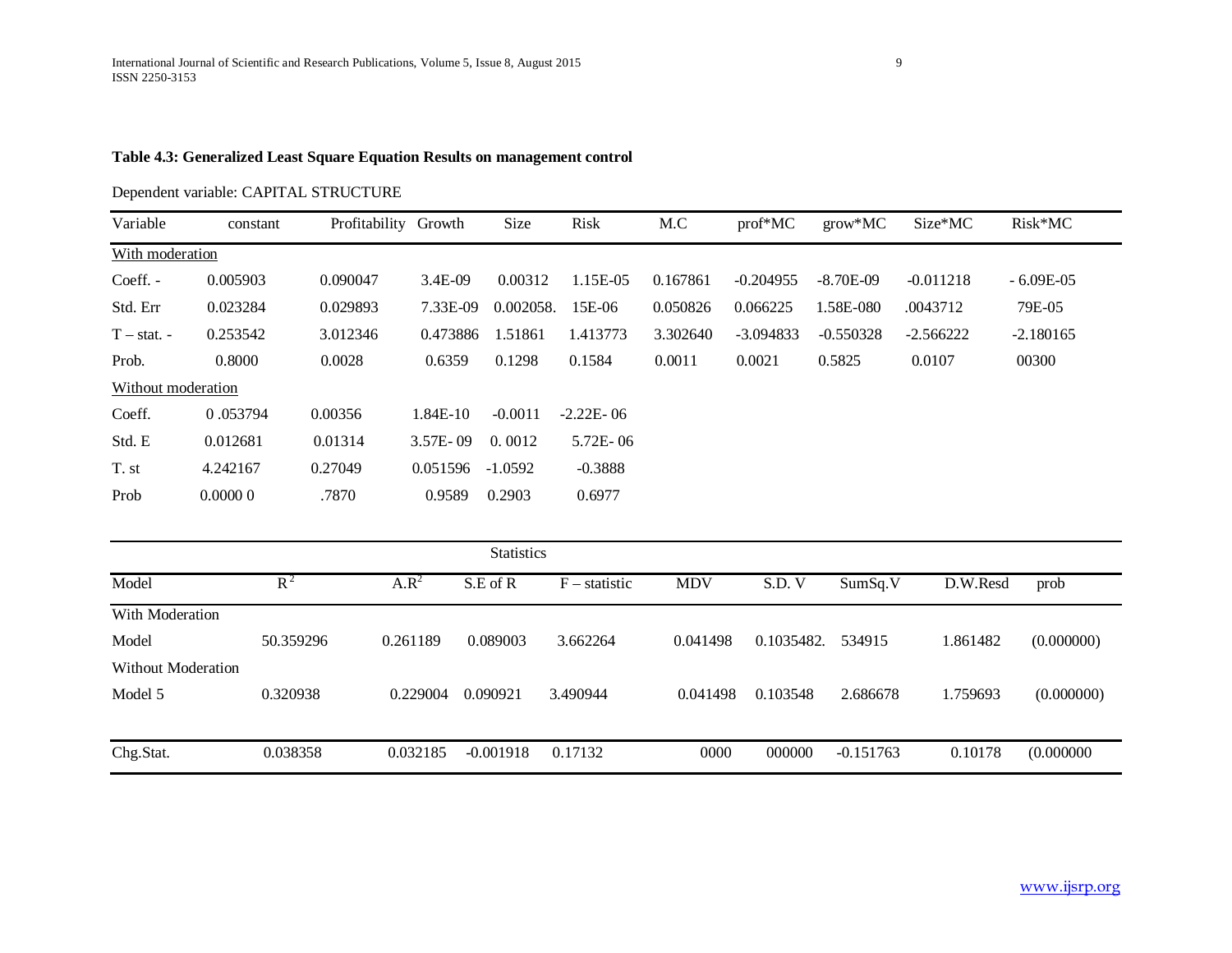#### V. CONCLUSION AND RECOMMEDATIONS

 This study examined the influence of the firm specific factors, growth and profitability on capital structure of insurance industry in Kenya, and made the following conclusions. High profitability firms in the insurance sector of Kenya are more likely to use leverage for financing their investments. Profitability firms in the insurance sector have low risk and therefore may prefer to use more debt finance because the firms are usually very attractive to creditors because of low possibility of default. High profitability firms in the insurance sector of Kenya may also use debt finance in order to take benefit from the tax shield inherent in debt finance; the managers are mainly motivated by their desire to secure their jobs and by protecting the companies from violent take overs i.e. mergers and acquisitions. This is done by paying dividends to the shareholders to win their support to help protect the companies from predators

 The research findings suggest that high growth firms in the insurance sector of Kenya are more likely to use leverage for financing their investments than low growth firms. However this position is inconsistent with the Kenyan insurance industry environment, i.e. most of the high growth firms are new and small and they have less asset tangibility to secure debt finance, and also most of them have not established reputation with the financial institutions. Even though high growth firms will face more information asymmetries this problem is being addressed through regulation that requires all insurance companies make annual disclosures of their operations and to publish their audited accounts with the regulator (IRA), Kenya insurance association and the Nairobi security exchange for those insurance firms that are quoted. It is now possible that banks can determine the condition of the company's financial through various disclosure of information which are announced by the company in the security exchange, the regulator and the Kenya association of insurers. The rate of interest charged may also be lower, considering that the credit risk of these insurance firms is relatively smaller.

 The results of panel regression model 3 indicate very significant moderating effect of management control on capital structure decisions. The results appear consistent with the Kenya situation although the financial sector is heavily regulated here in Kenya just like elsewhere in the world; the managers still make important part of these decisions in Kenya. The Kenyan insurance managers consider three of the firm level factors critical in their capital structure decisions these factors are profitability, firm size and firm risk. Although several scholars have identified the four factors that have been studied as important factors, the results have clear indicated that only three of those four are important determinants of firms' capital structure decision, these factors are only important when moderated by the management control.

#### **Recommendations**

 In light of the major findings observed from the results, the following recommendations were made. Although several factors have been listed by other researchers as key to determining capital structure decision, this research has indicated that profitability, size and firm risk are the most influential in guiding the choice of leverage in the insurance industry. Therefore, insurance firm managers should pay greater attention to these significant variables in determining their capital structure.

 High Profitability firms in the insurance sector have low risk and therefore may prefer to use more debt finance because the firms are usually very attractive to creditors because of low possibility of default. From the results of chapter four most of highly profitable firms in Kenya are still using funds generated from internal sources and is evidenced by the low percentage of debt capital compared to Equity, this shows that local insurance firms are not fully taking advantage of tax shield that is that is accorded to firms that use debt finance. This research encourages the firms to consider borrowing from the various sources availed by the capital and money markets in the country.

 This research finds a positive relationship between firm growth and therefore advices growing insurance firms to go for debt finance to cater for their needs. However growth firms are likely to face more information asymmetries in the capital and money market because of the general perception that they are risky, in light of this fact this research advices the regulator (IRA), the Kenya association of insurers and the security exchange authority to address this problem through setting up of rules that will ensure effective disclosures of the companies audited financial statements. This will make it possible for banks and other financiers to determine the condition of the company's financials through various disclosure of information which are announced by the company in the security exchange, the regulator and the Kenya association of insurers. The rate of interest charged may be lower, considering that the credit risk of these insurance firms will come done once information about their status is disclosed.

 The results of panel regression model 5 indicate very significant moderating effect of management control on capital structure decisions. The results appear consistent with the Kenya situation, although the financial sector is heavily regulated here in Kenya just like elsewhere in the world; the managers still make important part of these decisions in Kenya. In the light this findings and the knowledge generated, this research encourages investors to be extra vigilant to ensure that the managers manage the resources of the company prudently. The regulator and the security exchange authority should ensure that the management of these insurance companies does not put the wealth of the investors at risk with their activities. The regulator should hold the management of these companies to account for any acts of omission or commission that may jeopardize the company.

#### **Suggestions for Further Research**

 Based on the findings and limitations of the research, the following recommendations can be made for further research:

 1. This study examined only four firm specific factors of optimal capital structure of insurance industry in Kenya the four factors have a combined explanatory power of optimal capital structure of firms of about 39% which leaves a gap of 61% unaccounted for. Thus, future researcher may address these deficiencies by including the other firm specific variables like asset tangibility and liquidity and also external variables like inflation, GDP, interest rates, taxation, regulation, competition and ownership structure, in order to demonstrate the impact of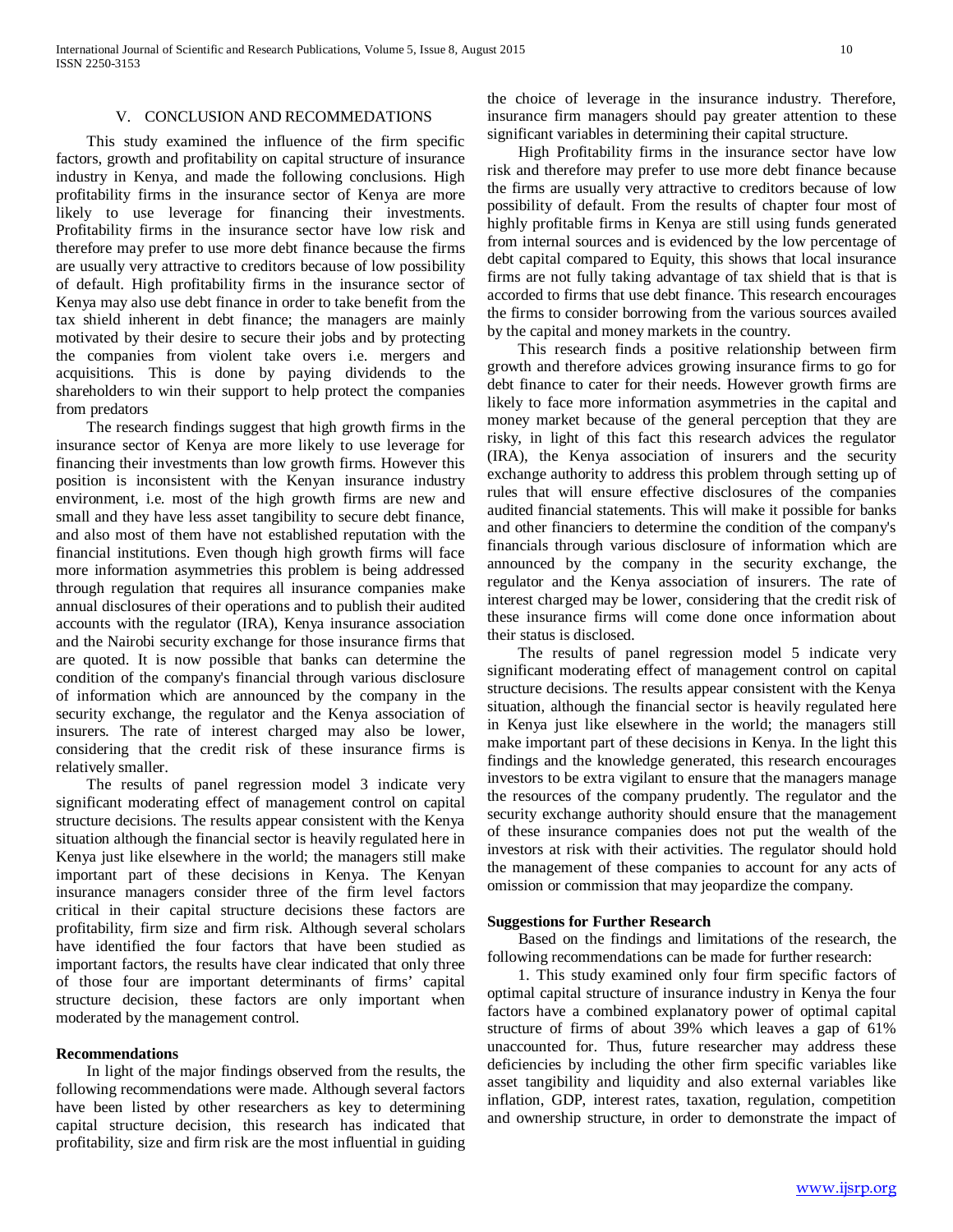both internal and external variables on the choice of capital structure.

 2. This research heavily relied on secondary data that was obtained from the companies' websites and the websites of the regulator (IRA), the insurance association and Nairobi security exchange. Future researchers should try to incorporate the views of the managers of the insurance firms and of those incharge of insurance regulatory authority, the association of insurers and the Nairobi security exchange

 3. There exist other limitations to this paper as well that should be addressed by future researchers. In particular, the data is based on book values and not market figures, which may be a major drawback in some cases, for instance when estimating the effect of expected growth opportunities on leverage, since stock markets usually capitalize the present value of growth opportunities.

 4. The research also did not collect data on the 10 insurance firms that did not have continuas data for the 10years from 2003 to 2012. These firms that were left out constitute about 20% of the number of firms in the insurance industry which the researcher fill is a significant number whose inclusion could have altered the results this research.

#### **REFERENCES**

- [1] Agrawal A. and Nagarajan N. (1990). Corporate Capital Structure, Agency Costs, and Ownership Control: The Case of All-Equity Firms, Journal of Finance, 45(4), p1325
- [2] Altman E. I. (1984). A Further Empirical Investigation of the Bankruptcy Cost Question, Journal of Finance, 39(4), p1067-1089
- [3] Altman E. I. (1968). Financial Ratios, Discriminant Analysis and the Prediction of Corporate Bankruptcy, Journal of Finance, September
- [4] Altman E., Haldeman R. and Narayanan P. (1977) Zeta Analysis: A New Model to Identify Bankruptcy Risk of Corporation, Journal of Banking and Finance, 1
- [5] Altman E. I. (2000). Predicting Financial Distress of Companies: Revising the Z-Score and Models.
- [6] Ang J., Chus J and McConnell J (1982). The Administrative Costs of Corporate Bankruptcy: A Note, Journal of Finance, 37, p219-226
- [7] Andreade G. and Kaplan S. N. (1998). How Costly Is Financial (not Economic) Distress? Evidence From Highly Leveraged Transactions that Became Distressed, Journal of Finance, 53, pp 1443-1493
- [8] Bailey R. E (2004). Corporate Finance: The Modigliani-Miller Theorems, Economics of Financial Markets
- [9] Bancel F. and Mittoo U. R. (2004). Cross-country Determinants of Capital Structure Choice: A Survey of European Firms, Financial Management, 33(4), p103-132
- [10] Baskin J. (1989). An Empirical Investigation of the Pecking Order Theory, Finance Management, 18, p26-35
- [11] Beaver W., Kettler P. and Scholes M. (1970). The Association between Market Determined and Accounting Determined Risk Measures, the Accounting Review, 45(4), p654-682
- [12] Bennett M. and Donnelly R. (1993). The Determinants of Capital Structure: Some UK Evidence, British Accounting Review, 25, p43-59.
- [13] Berle A. and Means G. (1932). The Modern Corporate and Private Property, MacMillan, New York.
- [14] Berle A. (1954). The 20th Century Capitalist Revolution, Harcourt, Brace and World, Inc.
- [15] Booth L., Varouj A., et al. (2001). Capital Structure in Developing Countries, Journal of Finance, 56, p87-130.
- [16] Bowen R. M., Daley L. A., and Huber Jr., C.C. (1982). Evidence on the Existence and Determinants of Inter-Industry Differences in Leverage, Financial Management, 11(4), p10-20
- [17] Bowman. R (1980). The Important of a Market-Value Measurement of Debt in Assessing Leverage, Journal of accounting research, 18(1), p242-254
- [18] Bradley M., Jarrell G. A. and Kim E. H. (1984). On the Existence of an Optimal Capital Structure: Theory and Evidence, Journal of Finance, 39(3), p857-878
- [19] Brealey R. A., Myers S. C. and Allen F. (2006). Corporate Finance, Eighth Edition, McGraw-Hill, New York
- [20] Black, F and Scholes, M (1973). The pricing of options and corporate liabilities, Journal of political economy.
- [21] Buser S. and Hess P. (1983). The marginal cost of leverage, the tax rate on equity and the relation between taxable and tax-exempt yields. Ohio State University, WorkingPaper.
- [22] Diamond. D and Rajan R. (2000). Banks, Short Term Debt and Financial Crises: Theory, Policy Implications and Applications, National Bureau of Economic Research
- [23] DeAngelo H. (1981). Business Risk and Optimal Capital Structure, Unpublished working paper, University of Washington
- [24] DeAngelo H. and Masulis R. (1980). Optimal Capital Structure under Corporate and Personal Taxation, Journal of Financial Economics, 8, p3- 19
- [25] Diamond D, Rajan R (2000), A Theory of Bank Capital, The Journal of Finance 55 (6), P 2431–2465.
- [26] Donaldson G. (1961). Corporate Debt Capacity: A study of Corporate Debt Policy and the Determination of Corporate Debt Capacity, Boston, Division of Research, Harvard Graduate School of Business Administration
- [27] Donaldson G. (1969). Strategy for Financial Mobility, Boston, Division of Research, Harvard Graduate School of Business Administration
- [28] Du X. H. (2006). Determinants of Capital Structure: Some UK Evidence, MA Dissertation University of Nottingham
- [29] Elliott B. and Elliott J. (2006). Financial Accounting and Reporting, 10th Edition, Prentice Hall, England
- [30] Emery D. R., Finnerty J. D. and Stowe J. D. (2004). Corporate Financial Management, Second Edition, Pearson Prentice Hall, USA
- [31] Fama E. F. and French K. R. (2002). Testing Trade-Off and Pecking Order Predictions About Dividends and Debt, the Review of Financial Studies, 15(1), P1-33
- [32] Frank M. Z. and Goyal V. K (2003). Testing the Pecking Order Theory of Capital Structure, Journal of Financial Economics, 67(2), p217-248
- [33] Graham. R., King. R., and Bailes, J. (2000), The Value Relevance of Accounting Information during a Financial Crisis: Thailand and the 1997 Decline in the Value of the Baht", Journal of International Financial Management and Accounting, Vo 11(2), p 84-107
- [34] Graham J. R. and Harvey C. R (2001). The Theory and Practice of Corporate Finance: Evidence from the Field, Journal of Financial Economics, 60, p187-243
- [35] Griner E. and Gordon L. (1995). Internal Cash Flow, Insider Ownership and Capital Expenditures: a Test of the Pecking Order and Managerial Hypothesis, Journal of Business Finance Accounting, 22, p179-97
- [36] Gupta M. C. (1969). The Effects of Size, Growth and Industry on the Financial Structure of Manufacturing Companies, Journal of Finance, 24, p517-529
- [37] Gujarati D. N. (2003) Basic Econometrics, Fourth Edition, McGraw-Hill, New York
- [38] Harris M. and Raviv A. (1990). Capital Structure and the Informational Role of Debt, Journal of Finance, 45, p321-49
- [39] Hsia C. C. (1981). Coherence of the Modern Theories of Finance, Financial Review, 16(1), p27-42
- [40] Jalilvand A. and Harris R. S. (1984) Corporate Behavior in Adjusting Capital Structure and Dividend Targets: An Econometric Study, Journal of Finance 39(1), p127
- [41] Jensen M. C. (1986). Agency Costs of Free Cash Flow, Corporate Finance, and Takeovers, American Economic Review, 2, p323-29.
- [42] Patten, M. L. (2004).Understanding Research Methods: An Overview of the Essentials.
- [43] Carlifornia: Pyrczak Publishing. Petersen, M. (2009). \_Estimating Standard Errors in Finance Panel Data Sets: Comparing Approaches'. Review of Financial Studies, Vol. 22: pg. 435-480.